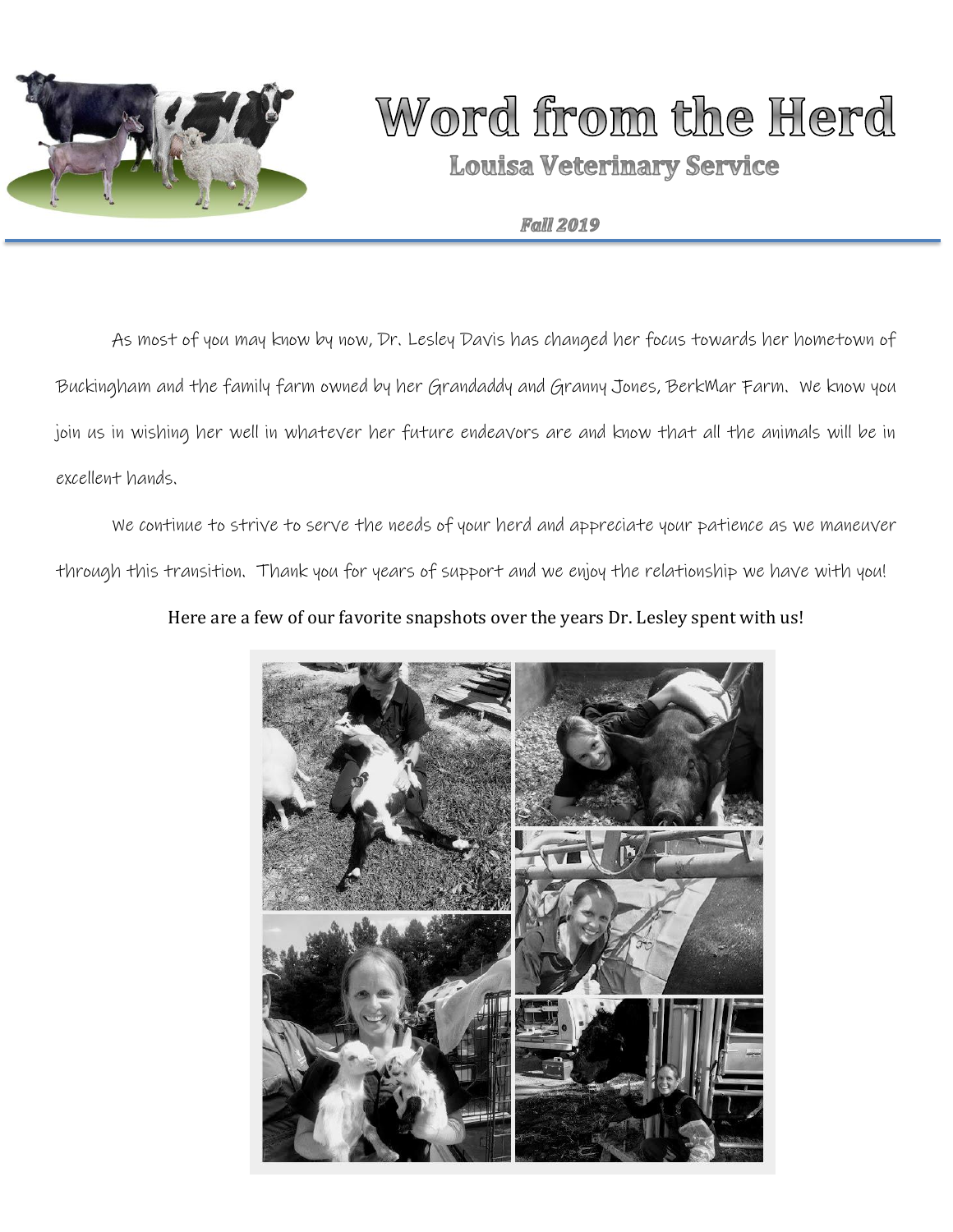# The 411 on the New Tick Disease

# Q: *What's the name of it?* Theileria



Q: *How is it carried?* By ticks, especially the new tick in our area, the East Asian or Longhorn tick.

Q: *How long does it take cattle to become sick?* From the time of the infected tick bit it takes at least 6-8 weeks for the parasite to build up in the cow's blood.

Q: *What symptoms do you see in an infected cow?*

- Anemia pale or yellow color to whites of eyes or inside of vulva
- Lethargy slow walking/moving
- Off feed/hollow sides
- Sudden death in late pregnancy or early lactation

Q: *Who is most at risk?* Cows during calving and young calves around 2-3 months old

Q: *How do you diagnose Theileria?* Blood samples can be obtained and sent to Virginia Tech for PCR testing – the test also includes Anaplasmosis

Q: *Can Theileria be treated?* Treatment is mostly supportive with B vitamins, blood transfusions, etc.; antibiotics available in the US are still experimental.

Q: *What areas of Virginia have the disease?* Upwards of 10 counties in Virginia now have clinical cattle including: Albemarle, Green and Madison

Q: *How can you help prevent this disease?*

- Use measures to control ticks getting on cattle dewormers, fly tags, insecticide sprays
- Quarantine newly purchased cattle for 10-14 days

Q: *Can Theileria affect sheep and goats?* There have been no reported cases in small ruminants in the US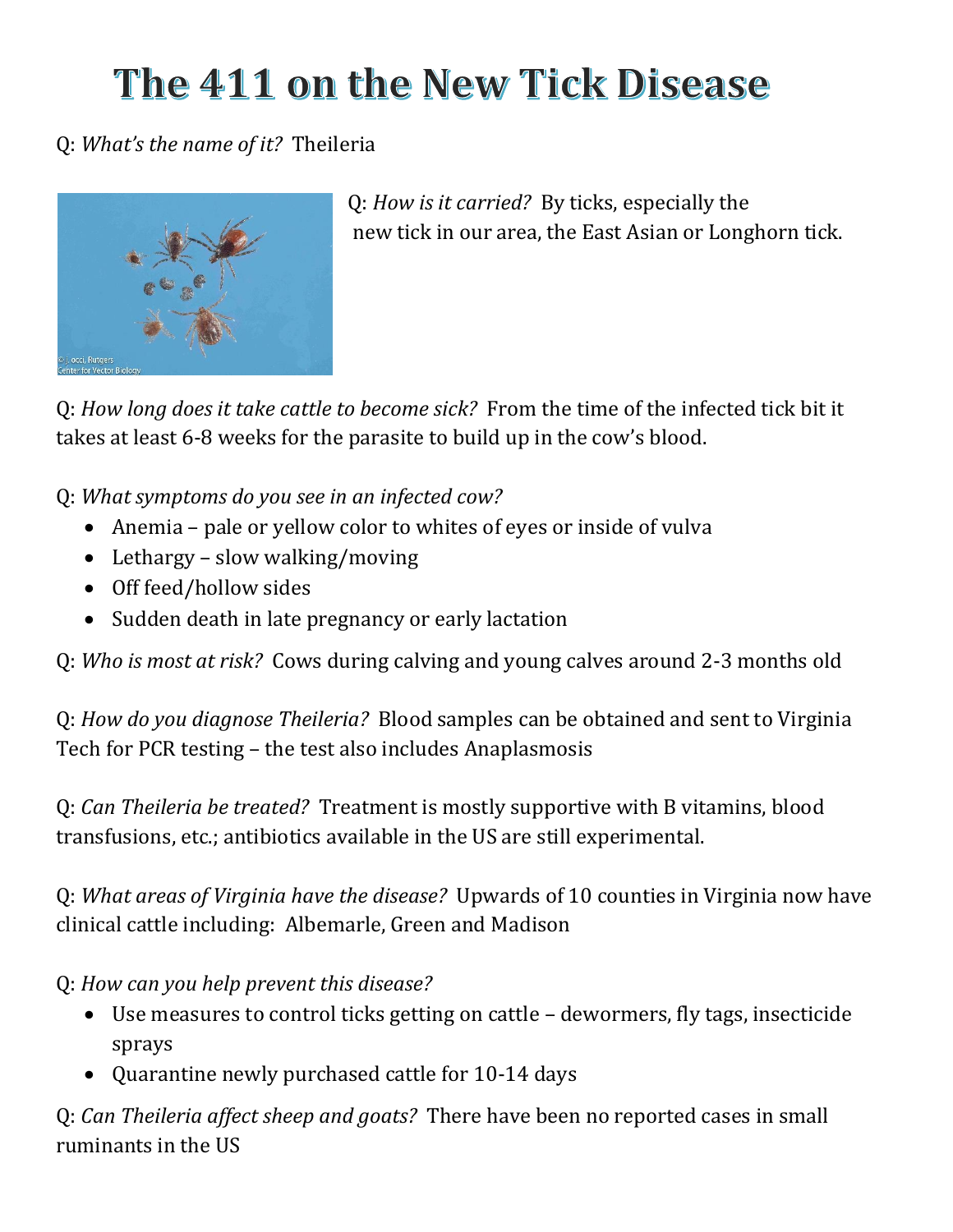

**Beef Stroganoff** By Ree Drummond

A comfort classic, and one of my favorite things on Earth.

### **Ingredients**

- 1 pound Sirloin Steak, Cut Into Cubes
- Kosher Salt And Black Pepper To Taste
- 2 Tablespoons Olive Oil
- 1/2 whole Large Onion, Finely Diced
- 2 whole Carrots, Finely Diced
- 8 ounces, weight Cremini Or White Button Mushrooms, Stemmed And Halved
- 1/2 cup Brandy
- 2 cups Beef Stock
- 2 Tablespoons Cornstarch
- 1/4 cup Sour Cream, Room **Temperature**
- 1 teaspoon (heaping) Dijon Mustard
- Cooked Egg Noodles, For Serving
- Minced Parsley, For Serving

Serves 6

### **Preparation**

Season the steak with salt and pepper, then heat 1 tablespoon of the olive oil in a heavy skillet over medium high heat. Add half the meat to the pan and brown it quickly, about 2 minutes. Remove the first batch to a bowl and cook the rest of the meat. Remove and set all the meat aside.

Add the remaining 1 tablespoon olive oil to the pan and add the onion, carrots, and mushrooms. Cook until the mixture is deep golden brown, about 5 minutes. Turn off the heat and add the brandy and add 2 cups of the stock. Stir, scrape the bottom of the pan, and turn the heat to medium-high. Cook to reduce the liquid by about a third, 3 to 4 minutes.

In a small pitcher, make a slurry by mixing the remaining 1/4 cup stock and the cornstarch with a fork. Pour the slurry into the skillet and cook until the sauce thickens, about 1 to 2 minutes. Turn off the heat. Stir in the sour cream and Dijon. Add the beef and stir over low heat until the mixture is nice and piping hot. Taste and adjust seasonings as you like.

Serve over cooked noodles and sprinkle with parsley.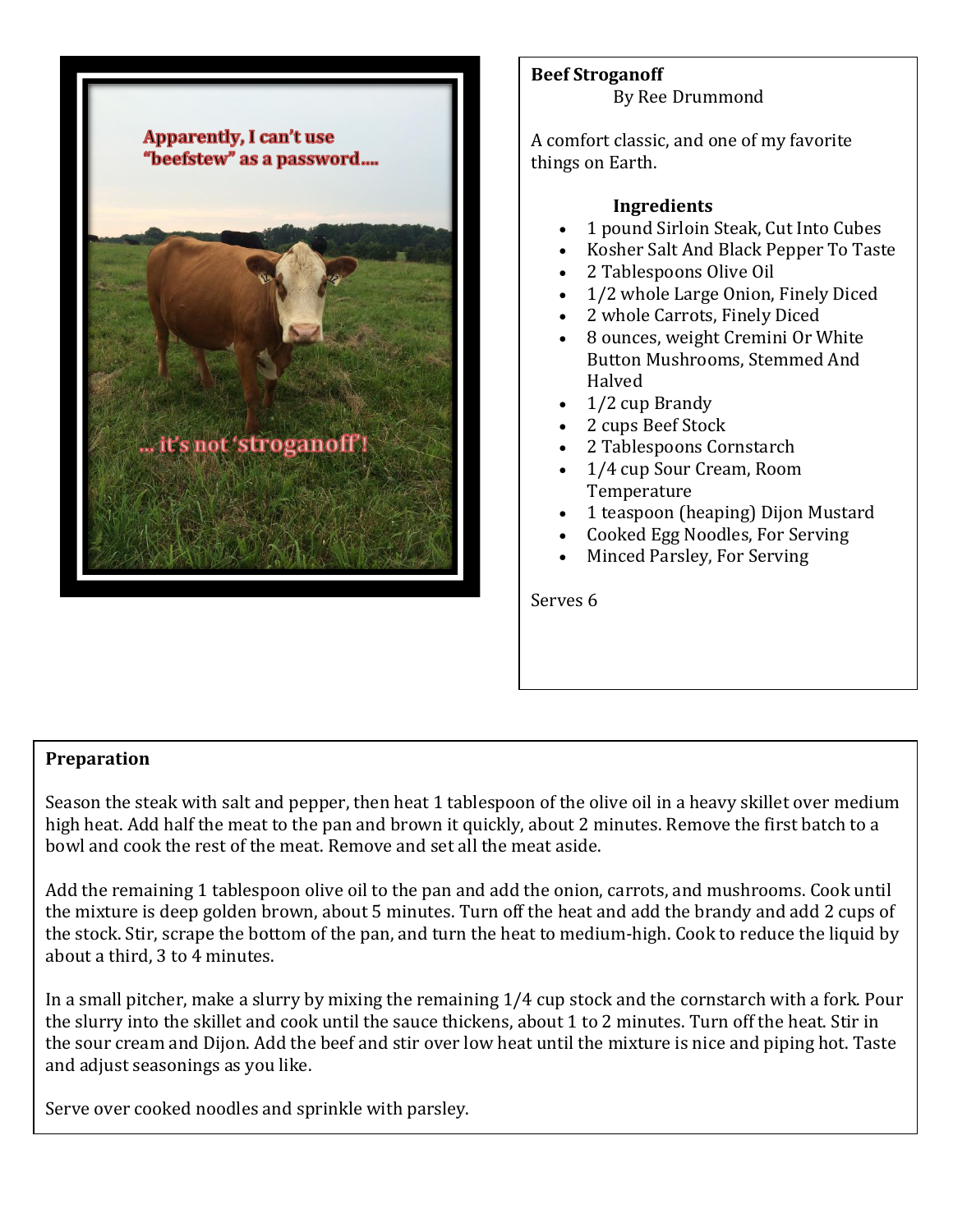# Upcoming Event November 14<sup>th</sup> Thursdav

Boehringer Ingelheim is sponsoring a dinner and a panel discussion on "Current Issues Facing the Beef Industry" in Madison County.

For more information, please contact us and we'll get you on the list for a flyer.

Panel participants will include:

Senior director of International Trade for **NCBA** 

Deputy Secretary of Agriculture for the Governor of Virginia.

We hope to have some great discussion on trade policies and economical issues facing the beef industry at home and abroad.

# **Dispelling the myth of bloat in small ruminants…**

 So often we get calls here at LVS to say, "my goat is bloated", I'm certainly not saying small ruminants can't bloat. Goats and sheep are ruminants and because they have a rumen they can certainly bloat. My goal here is to help you as producers to understand bloat and realize that it is usually a symptom of an underlying condition.

# **What is bloat?**

Bloat is defined as the build-up of gas in the stomach and intestines. A ruminal bloat specifically is the build-up of excessive gas in the rumen, the largest fermentation chamber of the animal's GI tract. When the microbes in the rumen ferment digested material gas is released and in a normal animal is removed by burping.

# **What are the 2 types of bloat?**

- 1) Frothy bloat- with this type the animal eats a large quantity of concentrated feed (grain) and/or large amounts of legumes (alfalfa, clover, etc.…) and the gas that's produced by fermentation is trapped within the fermented material and turns to foam. This foam cannot be released by burping and causes a build-up of gas in the rumen.
- 2) Free-gas bloat- with this type the gas builds up in the rumen and cannot escape due to a blockage of the esophagus.

# **What are symptoms of bloat?**

Signs of bloat include restlessness, abdominal discomfort, loss of appetite, and increased salivation. The rumen becomes progressively distended on the left side. The goat or sheep may bite and